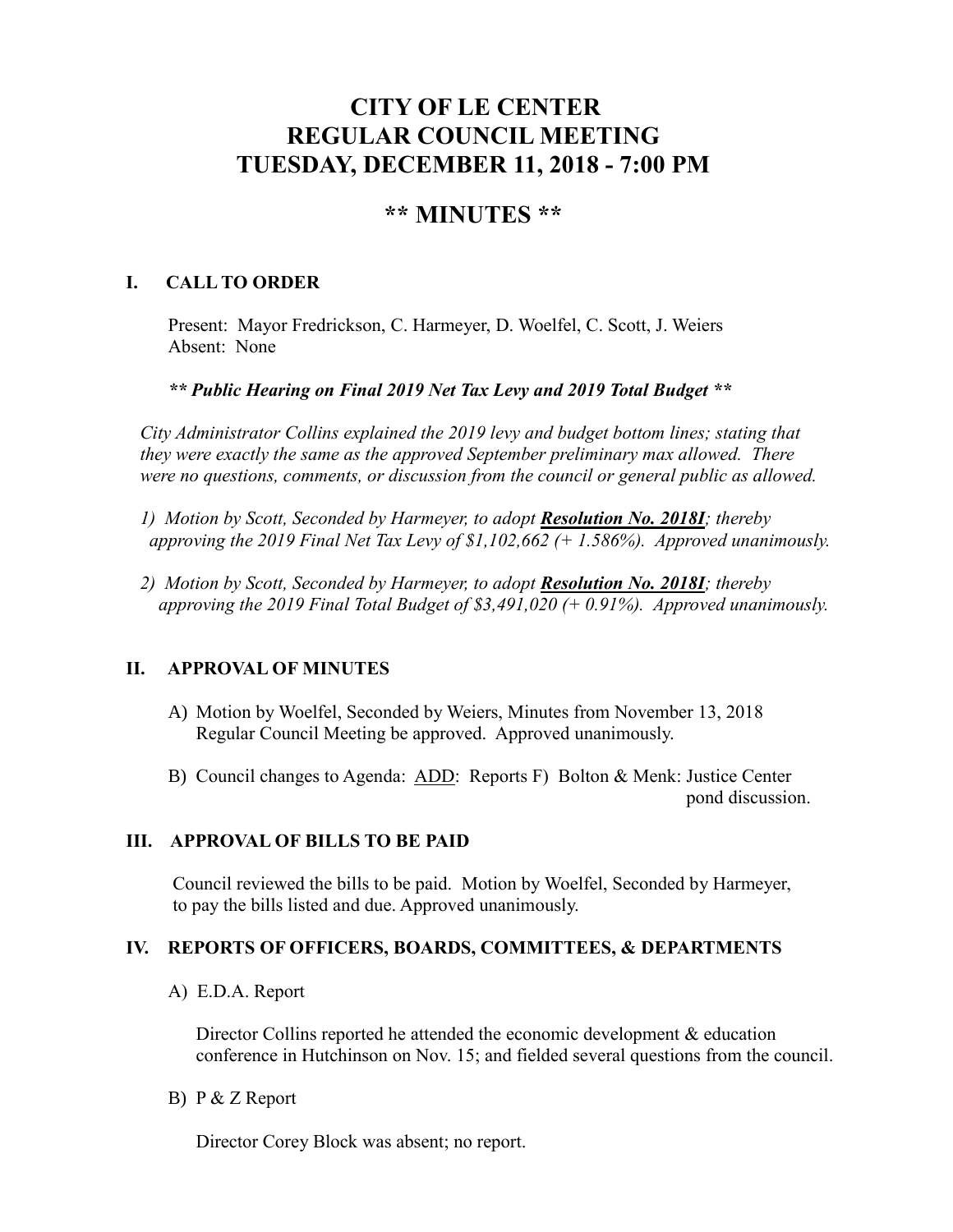C) Municipal Liquor Store

Manager Brad Collins gave the November report: Sales were \$80,961: up \$5,400 from October, and up \$2,000 from Nov. 2017. YTD Rev. up by \$28,000 & YTD Exp. up by \$39,000. Nov. GP margin =  $39.19\%$ . Food GP =  $28.37\%$ . Collins also reported: Nov. was Pfeiffer tourney, meat raffle, Holly Daze Celebration. Dec. will be craft night, volleyball memorial party, tailgate party, trivia contest, & ugly holiday sweater contest. Closing at 5:00 pm on Christmas Eve and closed all Christmas Day.

D) Police Department

.

Police Chief Pfarr reported on the police activities for month of November: 133 calls  $\omega$  2,186 miles patrolled/ total calls up 8%, total miles down 1% for the year. Pfarr reported: slow for criminal activity, but much time spent in court/ computer problems in their office, had county IT come look at/ DARE graduation this week/ contacted Factor Motors about purchasing new squad car/ looking at some new "best practices" training.

E) Water, Sewer, Streets, Parks Departments

Public Works Supt. Curt Roemhildt reported:

- Streets-  $1<sup>st</sup>$  snow: worked 2:00 am 10:45 am done plowing.
- Skating rink- will be ready this week, weather permitting.
- Misc.- lots of locating of utilities for Jaguar Company; running fiber optic thru city.
- F) Bolton & Menk Engineering

 Engineer Hawbaker discussed the letter from BKV Group concerning the storm-water pond at County Justice Center; requesting to direct it down to our current settling pond in that area. Mr. Hawbaker answered several council questions: is pond capable of handling the extra water? Will the county pay for all this upgrade? County Commissioner Lance Wetzel was in attendance and agreed to the following:

1) County will pay for the upgrade.

2) County will pay for any extra maintenance once project completed.

3) County will pay to have current pond cleaned & dug out beforehand.

 Hawbaker will look at their plans & quantity numbers and make a recommendation to the city council based on those.

#### **V. PUBLIC FORUM**

There were no petitions, requests, comments, or communications from the general public.

#### **VI. OLD BUSINESS**

A) Motion by Weiers, Seconded by Scott, to approve the 2019 employee wages sheet. Approved unanimously.